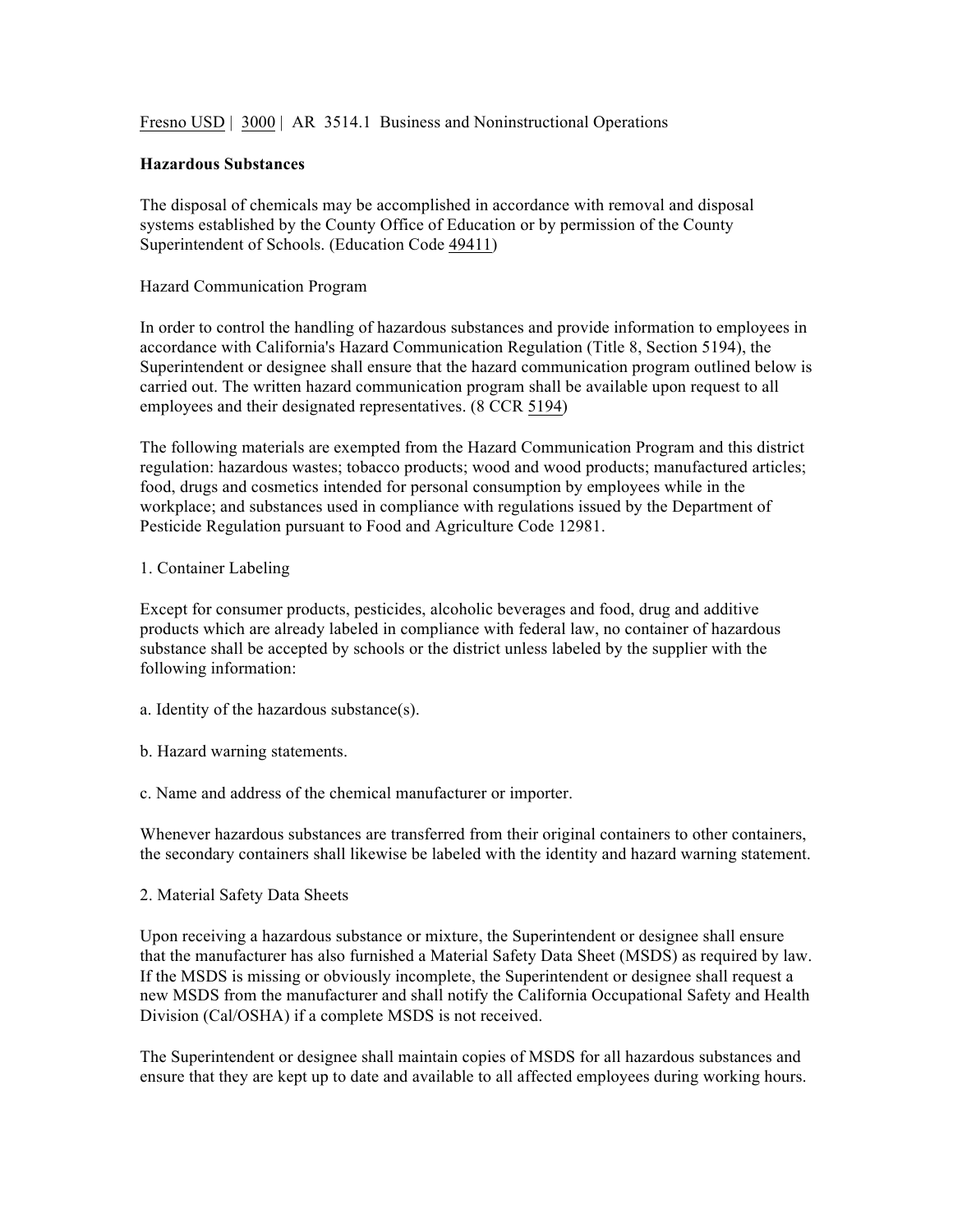He/she shall review incoming MSDS for new and significant health or safety information and shall disseminate this information to affected employees.

3. Employee Information and Training

Employees shall receive inservice training on hazardous substances in their work area at the time of their initial assignment and whenever a new hazard is introduced into their work area. This training shall include but is not limited to (8 CCR 5194):

a. An overview of the requirements of California's Hazard Communication Regulation (Title 8, Section 5194), including employee rights described therein.

b. The location, availability and content of the district's written hazard communication program.

c. Information as to any operations in the employees' work area where hazardous substances are present.

d. The physical and health effects of the hazardous substances in the work area.

e. Techniques and methods of observation that may determine the presence or release of hazardous substances in the work area.

f. Methods by which employees can lessen or prevent exposure to these hazardous substances, such as appropriate work practices, use of personal protective equipment and engineering controls.

g. Steps the district has taken to lessen or prevent exposure to these substances.

h. Emergency and first aid procedures to follow if exposed to the hazardous substance(s).

i. Instruction on how to read labels and review MSDS for appropriate information.

4. List of Hazardous Substances

For specific information about the hazardous substances known to be present in the district and schools, employees may consult the MSDS sheets maintained at the district Environmental Services Office.

5. Hazardous Nonroutine Tasks

When employees are required to perform hazardous nonroutine tasks, they shall first receive information about the specific hazards to which they may be exposed during this activity and the protective/safety measures which must be used. They shall also receive information about emergency procedures and the measures the district has taken to lessen the hazards, including ventilation, respirators, and the presence of another employee.

6. Informing Contractors